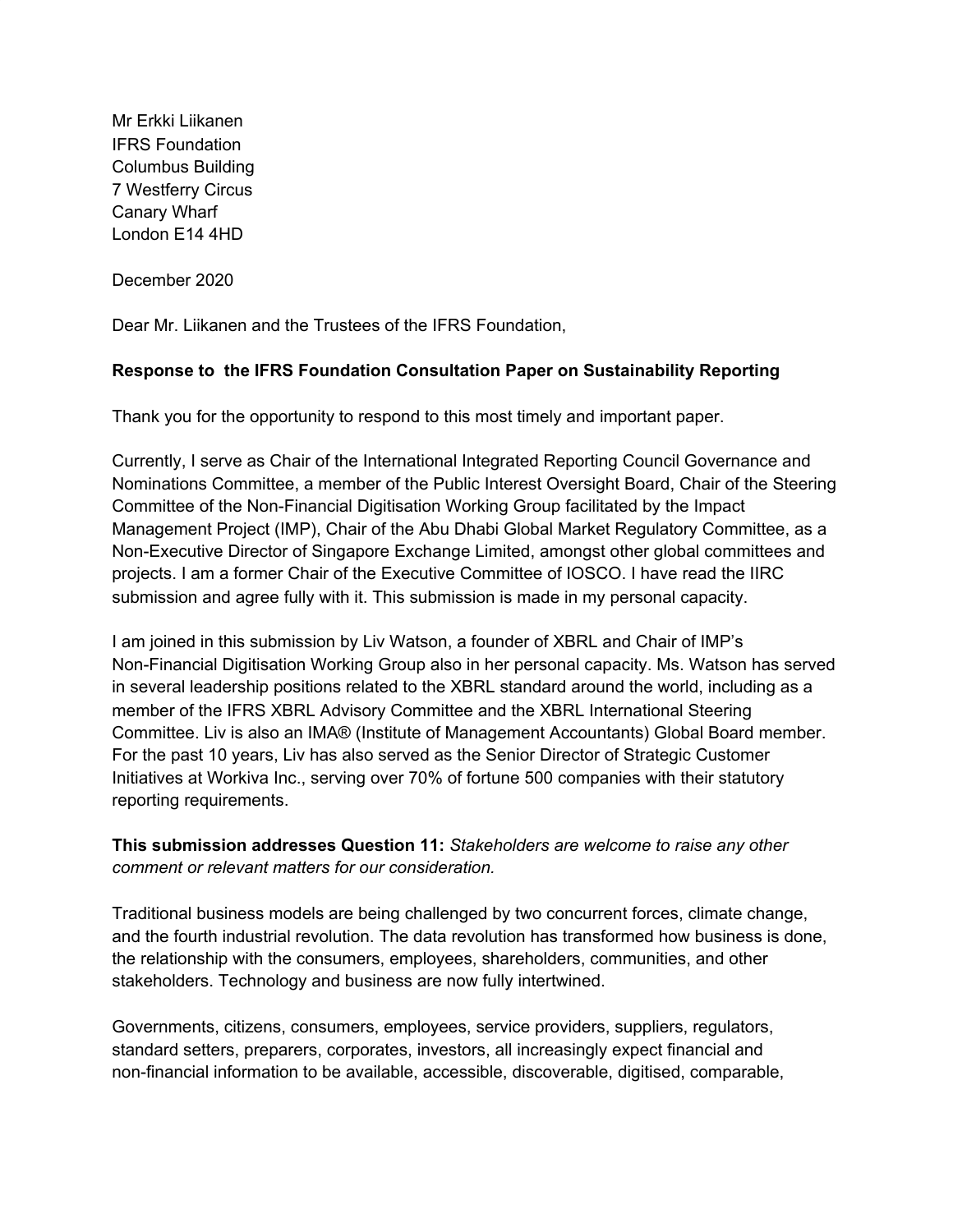assurable, trustworthy, and clear; to build trust, to enable accountability, to enable integrated thinking and reporting, and most importantly, to inform decision making.

The focus of this brief submission is technology and in particular a call for a new Sustainability Standards Board which is the subject of such positive acclaim by many submitters, to ensure that whatever standards are formulated and delivered are digitised and capable of both machines and human readability. The actual setting of these standards should be accompanied by a parallel workstream of digitisation to ensure that they are ready and suitable for 21st century adoption and use.

The digitisation strategy should ideally have as its endgame a process of developing and upgrading established taxonomies running in parallel with the standard-setting process. There needs to be strong coherent data governance around all business reporting frameworks and equally strong appropriate governance of both the standard-setting and digitisation processes. In the past, digitisation has followed long after the setting of standards and the taxonomies for the standards have often been developed without much regard for other existing taxonomies, or interoperability. The establishment of a Sustainability Standards Board provides a perfect opportunity to establish a global taxonomy that will interrelate with the current IFRS taxonomy for financial reporting and, through the work of a global taxonomy registry of taxonomies, could interrelate with a number of other taxonomies as well. Some work has started on this task.

The Impact Management Project (IMP), a forum for building global consensus on how to measure, manage and report impacts on sustainability, facilitates a structured network of 16 standard-setting organisations that, through their specific and complementary expertise, are coordinating efforts to provide complete standards for measurement, management, and reporting of impacts on sustainability. This effort is facilitated by the IMP, World Economic Forum, and Deloitte.

This work has recognised the need to focus on the 4th Industrial revolution and in particular the digitisation of standards. Currently, the standards of the various Network Members are found in a number of taxonomies that are not connected or interoperable.

The IMP is also convening several standard-setting organisations and experts in digitisation to assess the important relationship between non-financial frameworks, standards, and structured information, which could be enabled through a global registry of digital taxonomies. This is requiring significant collaborative engagement to examine how globally consistent, harmonious principles and rules for data processing and information exchange could be developed, enabling harmonious, machine-readable data standards, aligned benchmarks, and the sharing of best practices. Taxonomies can only reach their full potential if they are trusted and authoritative digital versions of the standards and frameworks they represent.

A global registry of taxonomies could support this by providing:

● A place for standard-setters to list their taxonomies, making them searchable and easily accessible;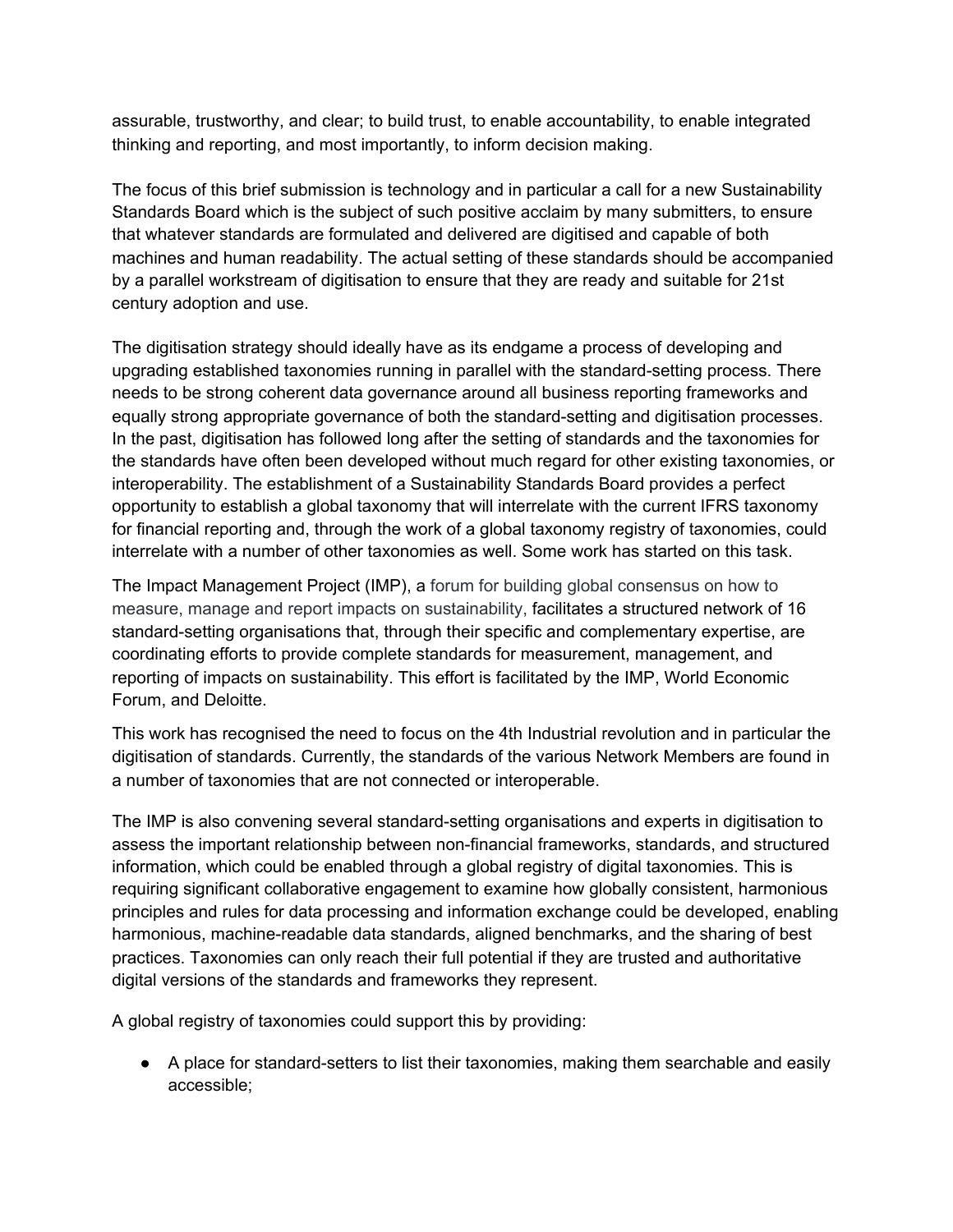- A trusted place for users of taxonomies (e.g. software vendors, data aggregators, regulators) to find taxonomies for different standards;
- $\bullet$  Consistency in how the data definitions that make up a taxonomy are applied, which would enable comparability between standards and the ability to translate between them;
- The technical infrastructure to facilitate maintenance of and improvements to taxonomies as standards develop.

The development of digital sustainability standards and an interoperable network of taxonomies will finally enable the comparability, interoperability, and reconciliation which is demanded by so many stakeholders in the global reporting ecosystem.

The consideration of the digitisation of standards from the start of the standard-setting process will ensure they are ready for use in modern reporting frameworks. It will obviate the translation errors and confusion caused by inconsistent data definitions and governance of taxonomies and data processes. It will also enable easier assurance and thereby engender trust in their use, as increasingly the audit profession uses artificial intelligence and other digital tools to facilitate audit and assurance.

While not within the remit of the IFRS Foundation, the digitisation of audit and ethics standards should also be considered by the standard setters of these important elements of the global data ecosystem, IAASB and IESBA. This combined data ecosystem is a combination of relevant data streams and the technologies used to integrate information feeding a particular process or set of functionalities, and digitisation would be a further step to facilitate assurance across the entire landscape of the data ecosystem.

With the advent of substantially expanded computing and storage capabilities, progressively more complex algorithms, and access to formerly unthinkable exogenous big data, the data ecosystem is facilitating increasingly automated and uninterrupted business measurement and assurance processes that reflect the rhythm and nature of current business events and data sources.

As the world emerges from the global pandemic we are seeing an acceleration of the use of digitisation in every aspect of life. The implementation of the United Nations Sustainable Development Goals provides a post-pandemic pathway to a more equal, socially, and environmentally responsible, global economic recovery. The establishment of global digitised sustainability standards will also enable measurement and comprehension of the intersection of work by business and others in the implementation of these important goals.

The IFRS Foundation is the most respected global reporting standard-setter in the world. It is recognised as such by the global securities market regulator IOSCO, and through this consultation, it holds the keys to the establishment of vitally necessary pieces of global reporting architecture.